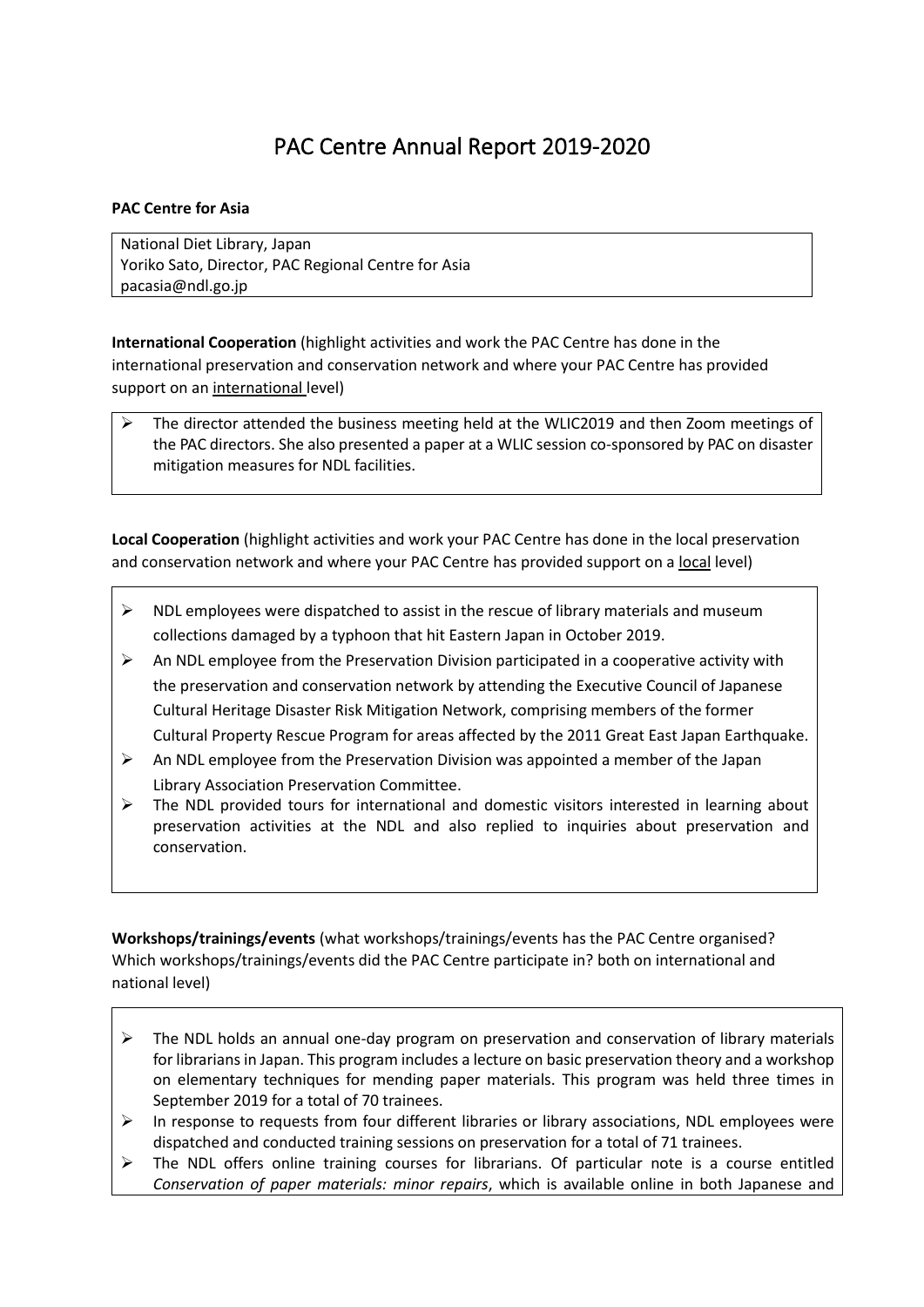English on the NDL's YouTube channel.

<https://www.youtube.com/watch?v=YhX0ofDu2HU&list=PLXvKjMC1JnVvrSqPUKKzKPqlRDY8X0wIe> [https://www.youtube.com/watch?v=SmxgH\\_dUKZs&list=PLXvKjMC1JnVu50NOnLQh5\\_rBq-](https://www.youtube.com/watch?v=SmxgH_dUKZs&list=PLXvKjMC1JnVu50NOnLQh5_rBq-U5LpzFj)[U5LpzFj](https://www.youtube.com/watch?v=SmxgH_dUKZs&list=PLXvKjMC1JnVu50NOnLQh5_rBq-U5LpzFj)

➢ In December 2019, an NDL Preservation Forum entitled *Disaster Preparedness for Archival Materials: daily preparedness, disaster response, and cooperation* was attended by 107 people. The program comprised five speakers from related organizations who spoke on daily disaster preparedness and the establishment of a framework for both local and regional cooperation, followed by a lively Q&A session. [https://dl.ndl.go.jp/view/download/digidepo\\_11503705\\_po\\_NDL-](https://dl.ndl.go.jp/view/download/digidepo_11503705_po_NDL-Newsletter230.pdf?contentNo=1&alternativeNo=#page=18)

[Newsletter230.pdf?contentNo=1&alternativeNo=#page=18](https://dl.ndl.go.jp/view/download/digidepo_11503705_po_NDL-Newsletter230.pdf?contentNo=1&alternativeNo=#page=18)

## **Involvement of the PAC Centre with the IFLA Initiatives (i.e. the Risk Register/FAQ** )

- $\triangleright$  The Centre participated in a project to create promotional material for PAC and contributed a brief description of the Centre as well as FAQs on two topics.
- ➢ The PAC Director also served as Information Coordinator of the Preservation and Conservation Section.

## **Any other comments**

The Tokyo Main Library of the National Diet Library was temporarily closed to the public from March 5 to June 10 as part of measures to help prevent the spread of COVID-19. During that time, the number of employees working at the library was minimized by allowing many to telecommute. As of June 30, 2020, the library is again open to the public but limits the number of patrons who may visit each day.

The activities of the PAC Centre have also been affected, with workshops cancelled and visits from abroad by preservation specialists postponed. The Centre provided information to the Japan Library Association in support of the creation of guidelines for libraries to prevent the spread of COVID-19.

Add additional resources and pictures at the end of the document.